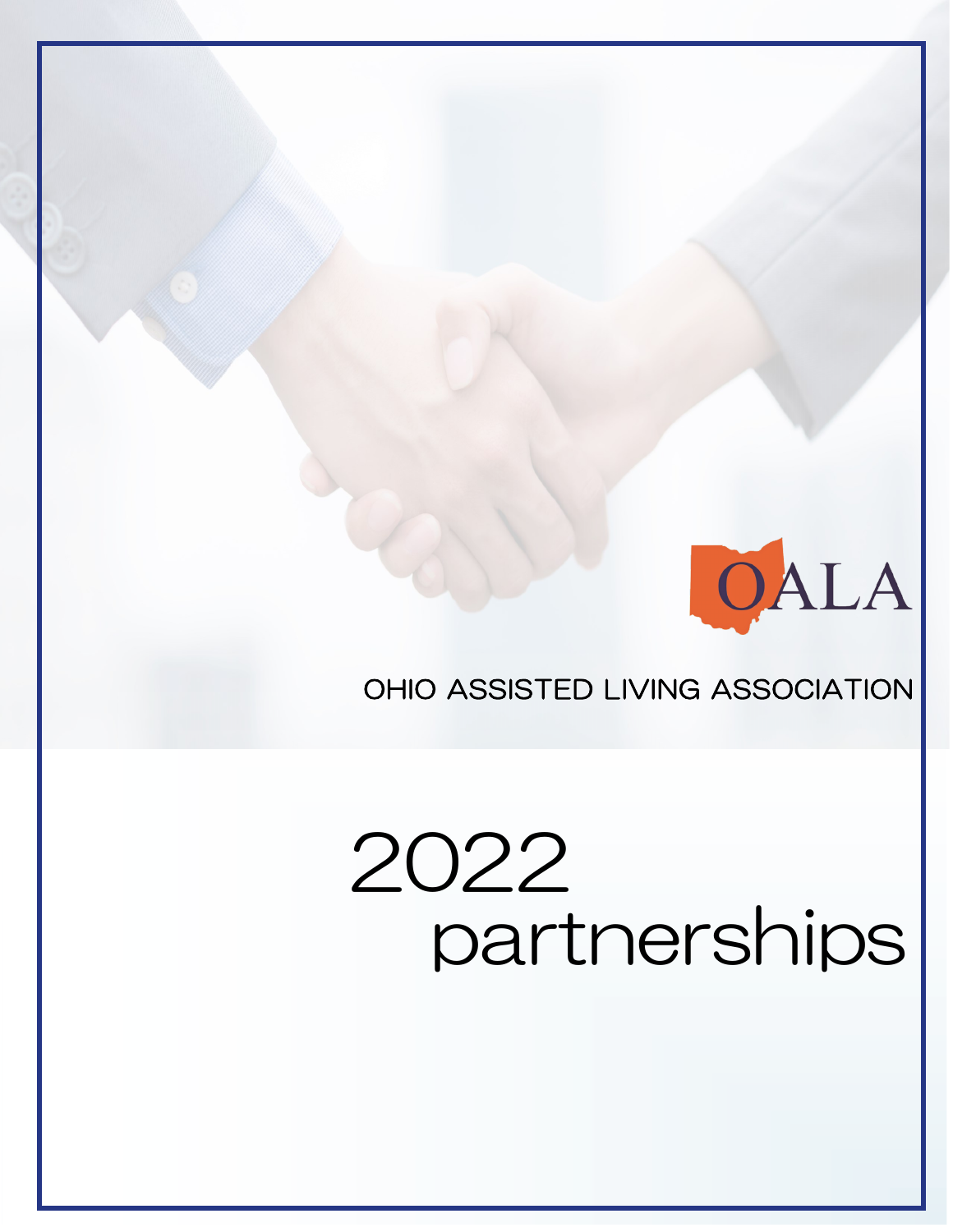

## 2022 PARTNERSHIPS

Partnership with OALA gives your organization an exclusive opportunity to offer goods and/or services to Ohio's Assisted Living industry!

| <b>Member Benefit</b>                                                                                        | <b>Industry</b><br>Partner<br>\$475 | Supporting<br>Partner<br>\$1450 | Enhanced<br>Partner<br>\$2000 | Sustaining<br>Partner<br>\$3850 |
|--------------------------------------------------------------------------------------------------------------|-------------------------------------|---------------------------------|-------------------------------|---------------------------------|
| Access to Members Only Section of the<br><b>OALA</b> website                                                 |                                     |                                 |                               |                                 |
| Minimum of 6 emails w/ company<br>updates/info & events to go out to<br>reach all members & vendors          |                                     |                                 |                               |                                 |
| Social media posts once a month<br>for Linkedln & Facebook                                                   |                                     |                                 |                               |                                 |
| Spotlight Company to the OALA Board<br>of Trustees Members                                                   |                                     |                                 |                               |                                 |
| Special Recognition / Sponsorship at 2<br>consecutive Conference &<br><b>Trade Show Events</b>               |                                     |                                 |                               |                                 |
| Special Recognition at 2 consecutive<br>Conferences on Pre-event Email<br>Campaigns & Social Media Promotion |                                     |                                 |                               |                                 |
| Company Advertisement in Printed<br>& Online Manuals for 2<br><b>Consecutive Conferences</b>                 |                                     | <b>Half Page</b>                | <b>Half Page</b>              | <b>Full Page</b>                |
| Trade Show Booth Discount at<br><b>Two Consecutive Conferences</b>                                           | \$200 OFF                           | \$200 OFF                       | \$200 OFF                     | \$200 OFF                       |
| OALA Provider Member &<br>Pending Licensure list                                                             |                                     |                                 |                               |                                 |
| Company listing in the OALA<br><b>Industry Partner Directory</b>                                             |                                     |                                 |                               |                                 |
| Option to Request OALA Emailed<br>Updates                                                                    |                                     |                                 |                               |                                 |
| Discounts on Educational Programs                                                                            |                                     |                                 |                               |                                 |
| Group Rate Savings on OALA Bureau<br>of Workers Compensation Program                                         |                                     |                                 |                               |                                 |
|                                                                                                              |                                     |                                 |                               |                                 |